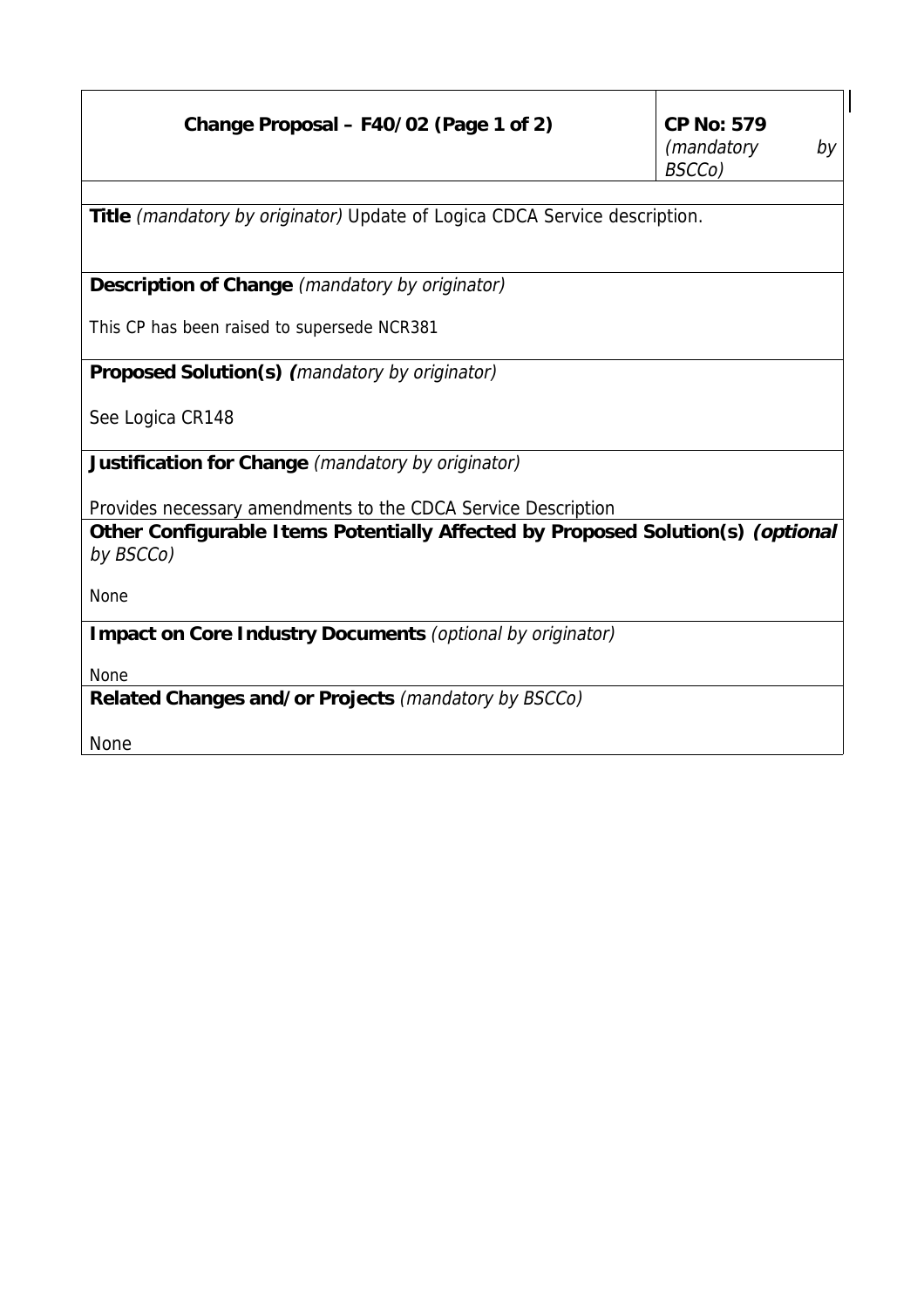| Change Proposal - F40/01 (Page 2 of 2)                                                     | CP No:<br>(mandatory by<br>BSCCo) |  |  |  |
|--------------------------------------------------------------------------------------------|-----------------------------------|--|--|--|
| <b>Originator's Details:</b>                                                               |                                   |  |  |  |
| <b>BCA NameColin Berry</b>                                                                 |                                   |  |  |  |
| OrganisationELEXON                                                                         |                                   |  |  |  |
|                                                                                            |                                   |  |  |  |
|                                                                                            |                                   |  |  |  |
|                                                                                            |                                   |  |  |  |
|                                                                                            |                                   |  |  |  |
| Attachments: N <sup>*</sup><br>(If Yes, No. of Pages attached:)<br>(delete as appropriate) |                                   |  |  |  |

| <b>NETA Programme Change Request Form</b>                                                                                                                                                         |                               |                                                |                           |  |  |
|---------------------------------------------------------------------------------------------------------------------------------------------------------------------------------------------------|-------------------------------|------------------------------------------------|---------------------------|--|--|
| <b>Change Request ID: NCR381</b>                                                                                                                                                                  |                               |                                                |                           |  |  |
| <b>Change Request Name:</b>                                                                                                                                                                       | <b>Priority</b>               |                                                |                           |  |  |
| Tracking NCR for update of Logica CDCA<br>Service description.                                                                                                                                    | Critical for Go<br>live       | <b>Desirable for</b><br><b>Go Live</b>         | Not needed for<br>Go Live |  |  |
| <b>Identified By: CDA</b>                                                                                                                                                                         | Date Submitted: 20 March 2001 |                                                |                           |  |  |
| <b>Description of Proposed Change:</b><br>CR148 was raised to make non-material changes to the Logica Service Descriptions. This NCR is to<br>track the changes to the above Service Description. |                               |                                                |                           |  |  |
| Reason for Proposed Change (Benefits) and/or Implications of not making the Change:                                                                                                               |                               |                                                |                           |  |  |
| <b>Initial Recommendation to Programme Exec:</b>                                                                                                                                                  |                               | <b>Final Recommendation to Programme Exec:</b> |                           |  |  |